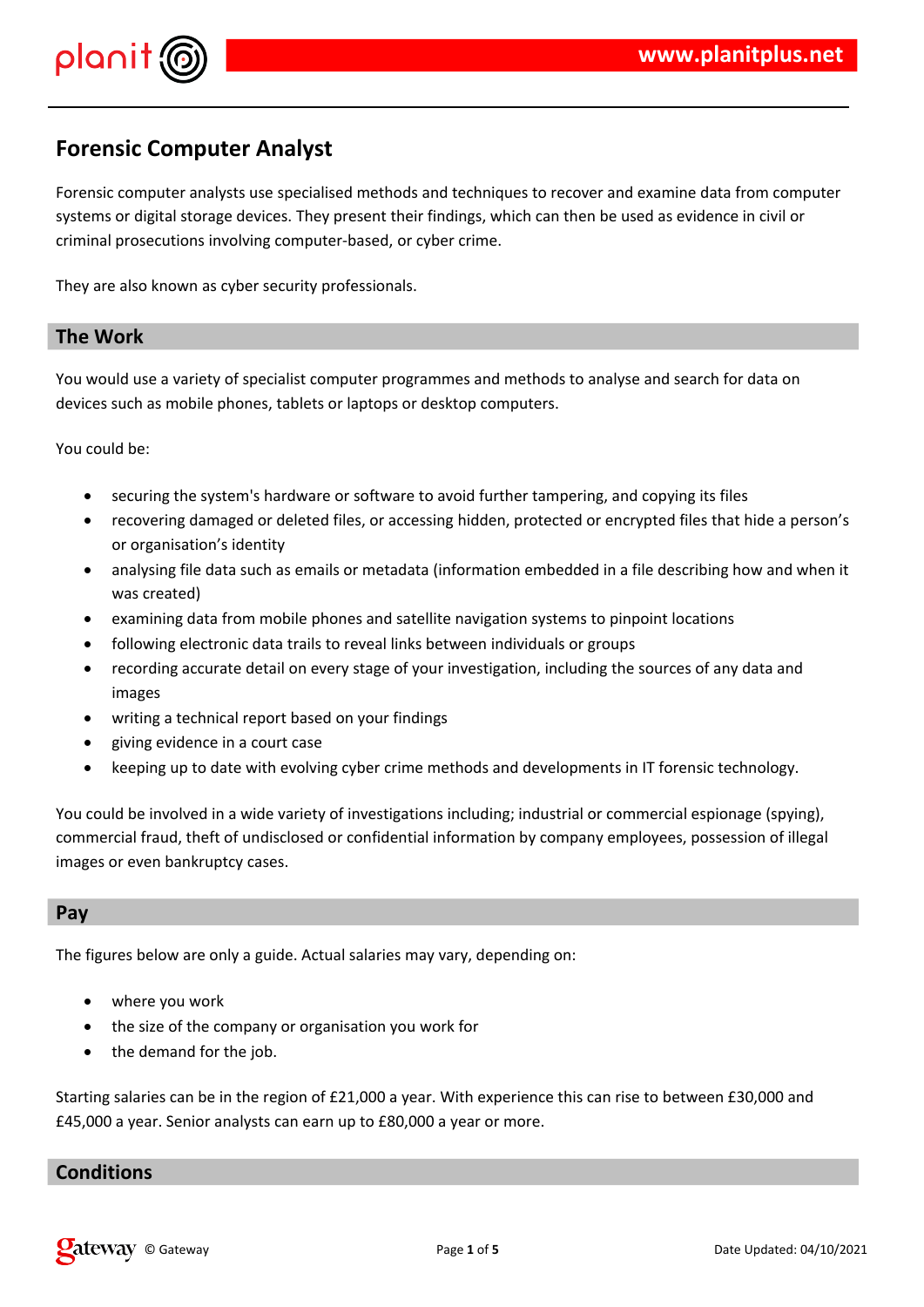| $\left( \begin{array}{ccc} 0 & 0 & 0 \\ 0 & 0 & 0 \\ 0 & 0 & 0 \\ 0 & 0 & 0 \\ 0 & 0 & 0 \\ 0 & 0 & 0 \\ 0 & 0 & 0 \\ 0 & 0 & 0 \\ 0 & 0 & 0 \\ 0 & 0 & 0 \\ 0 & 0 & 0 \\ 0 & 0 & 0 \\ 0 & 0 & 0 \\ 0 & 0 & 0 & 0 \\ 0 & 0 & 0 & 0 \\ 0 & 0 & 0 & 0 \\ 0 & 0 & 0 & 0 \\ 0 & 0 & 0 & 0 & 0 \\ 0 & 0 & 0 & 0 & 0 \\ 0 & 0 & 0 & 0 & 0 \\$ |                                                                                                                                                                                                                                                                                               | & % ( # |         |   |   |
|-----------------------------------------------------------------------------------------------------------------------------------------------------------------------------------------------------------------------------------------------------------------------------------------------------------------------------------------|-----------------------------------------------------------------------------------------------------------------------------------------------------------------------------------------------------------------------------------------------------------------------------------------------|---------|---------|---|---|
| $\left( \begin{array}{c} 1 \end{array} \right)$                                                                                                                                                                                                                                                                                         |                                                                                                                                                                                                                                                                                               |         |         | % | # |
| $9$ 2 &                                                                                                                                                                                                                                                                                                                                 |                                                                                                                                                                                                                                                                                               |         | $($ ! & |   |   |
| $\lambda$ 8                                                                                                                                                                                                                                                                                                                             |                                                                                                                                                                                                                                                                                               |         |         | % |   |
|                                                                                                                                                                                                                                                                                                                                         |                                                                                                                                                                                                                                                                                               |         |         |   |   |
|                                                                                                                                                                                                                                                                                                                                         | ) and $\frac{1}{2}$ and $\frac{1}{2}$ and $\frac{1}{2}$ and $\frac{1}{2}$ and $\frac{1}{2}$ and $\frac{1}{2}$ and $\frac{1}{2}$ and $\frac{1}{2}$ and $\frac{1}{2}$ and $\frac{1}{2}$ and $\frac{1}{2}$ and $\frac{1}{2}$ and $\frac{1}{2}$ and $\frac{1}{2}$ and $\frac{1}{2}$ and $\frac{1$ |         |         |   |   |

 $\begin{array}{c} \mathsf{S} \\ \mathsf{S} \end{array}$  $\begin{array}{c} 1 \\ 1 \\ 2 \end{array}$ 

 $\overline{\phantom{a}}$ 

 $\cdot$   $\updownarrow$  '  $\frac{1}{6}$ 

 $\overline{a}$  $#$ 

| 0 &                                  | $%$ :                                                                                                                                                                                                                                                                                                                                                                                                 | $\frac{1}{6}$ % | $\,<$                           | $= 9%$                      |                |              | 5                      | $\mathfrak{S}$   | Ţ           |  |
|--------------------------------------|-------------------------------------------------------------------------------------------------------------------------------------------------------------------------------------------------------------------------------------------------------------------------------------------------------------------------------------------------------------------------------------------------------|-----------------|---------------------------------|-----------------------------|----------------|--------------|------------------------|------------------|-------------|--|
|                                      | $\mathbf{I}$                                                                                                                                                                                                                                                                                                                                                                                          |                 | $, 3 < > ? !$ @' -              |                             |                |              | $\%$                   | &                |             |  |
| t,                                   |                                                                                                                                                                                                                                                                                                                                                                                                       |                 | A 6'7                           | $\overline{9}$              |                |              |                        | 82;              | 7           |  |
| ł,                                   | #                                                                                                                                                                                                                                                                                                                                                                                                     |                 |                                 |                             |                |              |                        |                  |             |  |
| 3                                    |                                                                                                                                                                                                                                                                                                                                                                                                       |                 |                                 |                             |                |              |                        | $\mathbf{H}$     | 2 89#       |  |
|                                      |                                                                                                                                                                                                                                                                                                                                                                                                       |                 |                                 | $\boldsymbol{\&}$<br>T      | Ш              | $\#$         |                        |                  |             |  |
|                                      |                                                                                                                                                                                                                                                                                                                                                                                                       | , 3 <           | $\ddot{?}$ !                    |                             |                | $\mathbf{I}$ | &                      | 0 &              | $%$ :       |  |
| $\vdots$                             | $\%$                                                                                                                                                                                                                                                                                                                                                                                                  | % A             | $^{\prime}5$                    | Ţ                           | $\#$           |              |                        | A                |             |  |
|                                      | $\mathbf{I}$                                                                                                                                                                                                                                                                                                                                                                                          | & 2 %           | 1                               | $\mathbf{I}$                | П              | 4            | (                      | Ţ                |             |  |
| $\boldsymbol{\alpha}$                |                                                                                                                                                                                                                                                                                                                                                                                                       | #               |                                 |                             |                |              |                        |                  |             |  |
| $\mathcal{L}$                        | & &                                                                                                                                                                                                                                                                                                                                                                                                   |                 |                                 | $\pmb{0}$                   |                |              | 3 < 8                  | # $$1 \t 8$      |             |  |
| Ţ                                    | % $3 < 1$                                                                                                                                                                                                                                                                                                                                                                                             |                 | #? !                            |                             |                | A            |                        |                  | $\%$<br>€   |  |
| $\ensuremath{\mathsf{3}}$            |                                                                                                                                                                                                                                                                                                                                                                                                       | #               | $? \mid$                        |                             | л.             | $\mathsf{A}$ | $\%$                   |                  | $? \quad !$ |  |
| $\mathbf 0$                          |                                                                                                                                                                                                                                                                                                                                                                                                       | # <             |                                 | #                           | &              | #            |                        |                  |             |  |
| $\big)$                              |                                                                                                                                                                                                                                                                                                                                                                                                       |                 | $\boldsymbol{9}$<br>$\mathbf 0$ |                             |                | 3            |                        | 3B > 87#!        |             |  |
|                                      | $\boldsymbol{\alpha}$                                                                                                                                                                                                                                                                                                                                                                                 |                 |                                 |                             |                |              | $\pmb{\&}$<br>$\sim$ 1 | $\overline{(\ }$ |             |  |
| $\pmb{\&}$                           | $\mathbf{I}$                                                                                                                                                                                                                                                                                                                                                                                          | $\#$            |                                 |                             |                |              |                        |                  |             |  |
| $\big)$                              |                                                                                                                                                                                                                                                                                                                                                                                                       |                 | .15                             |                             | $\%$           | $\mathbf{I}$ | $\left($               |                  | , $3, 3$    |  |
| $\ddot{\phantom{0}}$<br>$\mathbf{I}$ | AB; <b>0</b> , 3 <b>0</b>                                                                                                                                                                                                                                                                                                                                                                             |                 |                                 | $C - 1A$ ; $3 < > ?8$ ! < & |                | 3)           | $\#$                   |                  | &           |  |
|                                      |                                                                                                                                                                                                                                                                                                                                                                                                       |                 |                                 | $\#$                        |                |              |                        |                  |             |  |
| $\pmb{0}$                            | $\mathbf{I}% =\mathbf{I}^{T}\mathbf{e}_{\mathbf{I}}\mathbf{v}^{T}\mathbf{v}^{T}\mathbf{v}^{T}\mathbf{v}^{T}\mathbf{v}^{T}\mathbf{v}^{T}\mathbf{v}^{T}\mathbf{v}^{T}\mathbf{v}^{T}\mathbf{v}^{T}\mathbf{v}^{T}\mathbf{v}^{T}\mathbf{v}^{T}\mathbf{v}^{T}\mathbf{v}^{T}\mathbf{v}^{T}\mathbf{v}^{T}\mathbf{v}^{T}\mathbf{v}^{T}\mathbf{v}^{T}\mathbf{v}^{T}\mathbf{v}^{T}\mathbf{v}^{T}\mathbf{v}^{T}\$ |                 | $\&$                            |                             |                | Ħ            |                        | Ţ                | $\#$        |  |
| $\mathcal{C}$                        | $\&$                                                                                                                                                                                                                                                                                                                                                                                                  |                 | J.                              |                             | D#             |              |                        |                  |             |  |
| $\mathcal{E}$                        |                                                                                                                                                                                                                                                                                                                                                                                                       |                 | L                               |                             | $\#$           |              |                        |                  |             |  |
|                                      |                                                                                                                                                                                                                                                                                                                                                                                                       |                 | ( %)<br>$\sqrt{2}$              |                             |                |              |                        |                  |             |  |
| $\%$                                 | Ţ                                                                                                                                                                                                                                                                                                                                                                                                     |                 |                                 | $\%$                        | $\mathfrak{B}$ |              | $E$ and $E$            | % $\frac{1}{2}$  | 3, 9.7      |  |
| 3 <sup>2</sup>                       |                                                                                                                                                                                                                                                                                                                                                                                                       |                 | $9.3B - #!$                     |                             |                |              |                        |                  |             |  |
| $\%$                                 |                                                                                                                                                                                                                                                                                                                                                                                                       | $\&$            | $\left($                        | $\#$                        |                |              |                        |                  |             |  |
|                                      | 28                                                                                                                                                                                                                                                                                                                                                                                                    | Ţ               |                                 | $\&$                        |                |              | $<$ &<br>3             |                  | F &<br>$\#$ |  |
|                                      |                                                                                                                                                                                                                                                                                                                                                                                                       |                 |                                 |                             |                |              |                        |                  |             |  |
|                                      |                                                                                                                                                                                                                                                                                                                                                                                                       |                 |                                 |                             |                |              |                        |                  |             |  |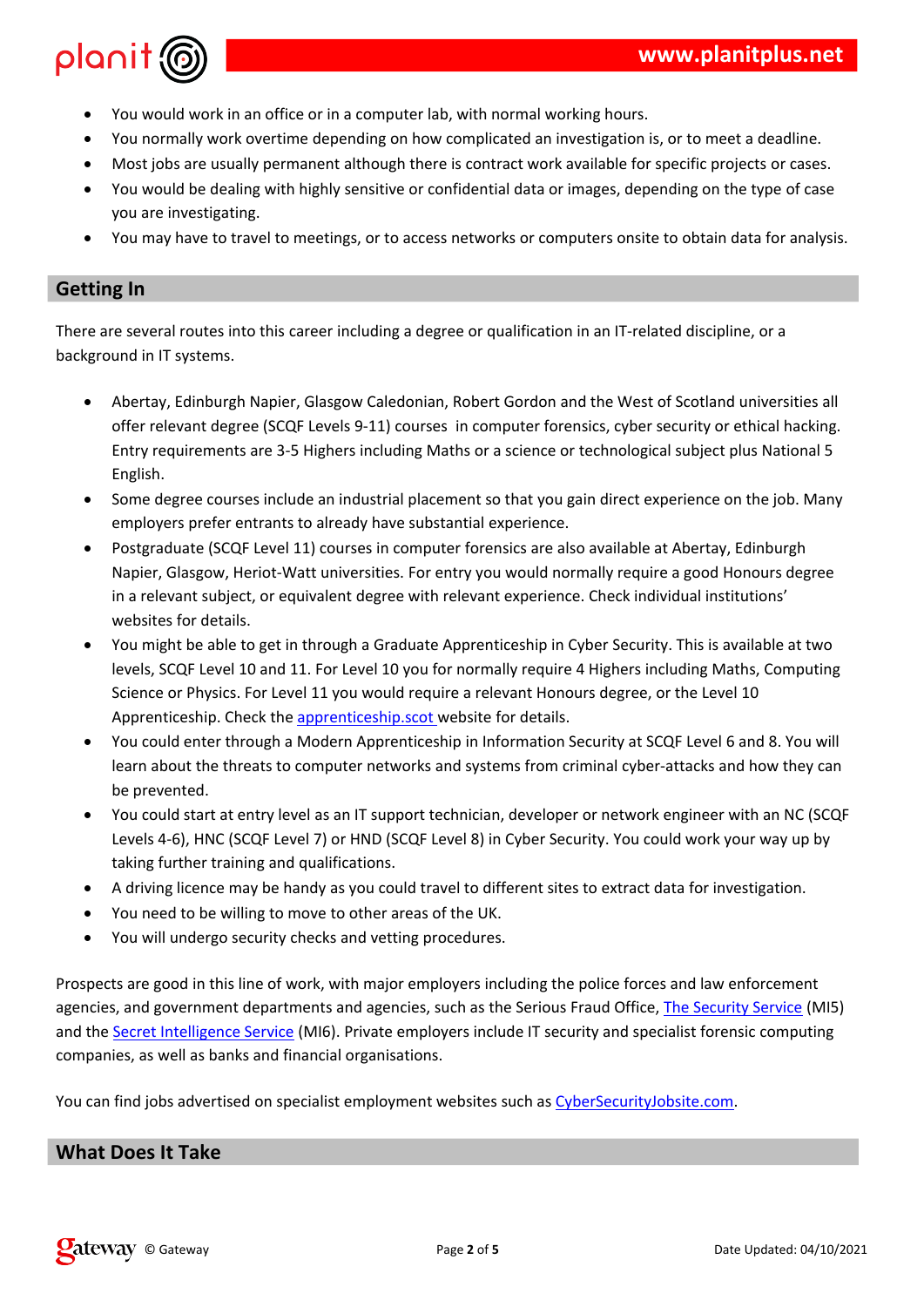| $\mathcal{E}$                                                                                                                                                  | $\mathbf{I}$<br>$\mathbf{H}$                | $\boldsymbol{\alpha}$                                                           | $\sim 10^{-10}$<br>$\overline{(}$ | $\left($ |                                                                                                         |                                         | $\#$                                |                                       |                                                                                                                                                                                                                                                                                                                                                                                |   |                                  |                    |
|----------------------------------------------------------------------------------------------------------------------------------------------------------------|---------------------------------------------|---------------------------------------------------------------------------------|-----------------------------------|----------|---------------------------------------------------------------------------------------------------------|-----------------------------------------|-------------------------------------|---------------------------------------|--------------------------------------------------------------------------------------------------------------------------------------------------------------------------------------------------------------------------------------------------------------------------------------------------------------------------------------------------------------------------------|---|----------------------------------|--------------------|
|                                                                                                                                                                | $\alpha$                                    | $\&$                                                                            |                                   |          |                                                                                                         |                                         |                                     |                                       |                                                                                                                                                                                                                                                                                                                                                                                |   |                                  |                    |
| $\pmb{\&}$                                                                                                                                                     | $\overline{(}$                              |                                                                                 | Ţ<br>& 2<br>$\mathbf{I}$<br>$\#$  |          |                                                                                                         |                                         |                                     |                                       |                                                                                                                                                                                                                                                                                                                                                                                |   |                                  |                    |
| $\boldsymbol{0}$<br>$\mathcal{E}$                                                                                                                              | $-9$<br>$9\,$<br>T                          | $\pmb{0}$<br>$\overline{0}$<br>$\mathfrak{S}$<br>$\overline{(}$<br>$\mathbf{I}$ | $\%$                              | $\# 8$   | < 8, 3 < > ? !<br>$3 < > ?$ ! B $8#$<br>$\overline{\phantom{a}}$<br>$\&$<br>5 %, 0E 3 9 ? - % % I E 3 % | - $#$<br>3 <sup>7</sup><br>$\mathbf{I}$ |                                     | $\%$<br>& %                           | G: A < & ?3!<br>$\frac{1}{2}$ $\frac{1}{2}$ $\frac{1}{2}$ $\frac{1}{2}$ $\frac{1}{2}$ $\frac{1}{2}$ $\frac{1}{2}$ $\frac{1}{2}$ $\frac{1}{2}$ $\frac{1}{2}$ $\frac{1}{2}$ $\frac{1}{2}$ $\frac{1}{2}$ $\frac{1}{2}$ $\frac{1}{2}$ $\frac{1}{2}$ $\frac{1}{2}$ $\frac{1}{2}$ $\frac{1}{2}$ $\frac{1}{2}$ $\frac{1}{2}$ $\frac{1}{2}$<br>$\frac{1}{2}$ , F ! % 5< H% 9 3 > ? % E |   |                                  |                    |
| $\boldsymbol{\$}$<br>$\mathsf E$<br>$\big)$                                                                                                                    | $\mathbf{u}$                                | $\Gamma$<br>$\#$<br>$\pmb{\&}$                                                  | & 2 & &                           |          | $\%$                                                                                                    | % (                                     |                                     | $\overline{\phantom{a}}$<br>$\pmb{8}$ | $\#$                                                                                                                                                                                                                                                                                                                                                                           |   | $\%$<br>$\overline{(\ }$<br>$\%$ |                    |
| $\#$<br>$60$<br>$.6$<br>$\big)$                                                                                                                                | $\boldsymbol{\$}$<br>8 <sup>8</sup><br>$\%$ |                                                                                 | Ţ<br>$\frac{9}{6}$<br>8           |          | $\mathbf{I}$<br>$\pmb{\&}$                                                                              | $\&$<br>$%$ !                           | $\boldsymbol{\&}$<br>8 <sub>1</sub> | $\%$<br>$\#$                          |                                                                                                                                                                                                                                                                                                                                                                                | ļ |                                  | $\pmb{\ddot{\pi}}$ |
| $\mathbf{I}% _{t}\left  \mathbf{I}_{t}\right  =\mathbf{I}_{t}\left  \mathbf{I}_{t}\right $<br>$\blacksquare$<br>$\mathbf{I}$<br>Ţ<br>$\boldsymbol{\mathsf{S}}$ |                                             | $\#$                                                                            |                                   |          | $\bar{\rm I}$                                                                                           | %<br>. $\boldsymbol{\$}$                | $\#$                                |                                       |                                                                                                                                                                                                                                                                                                                                                                                |   |                                  |                    |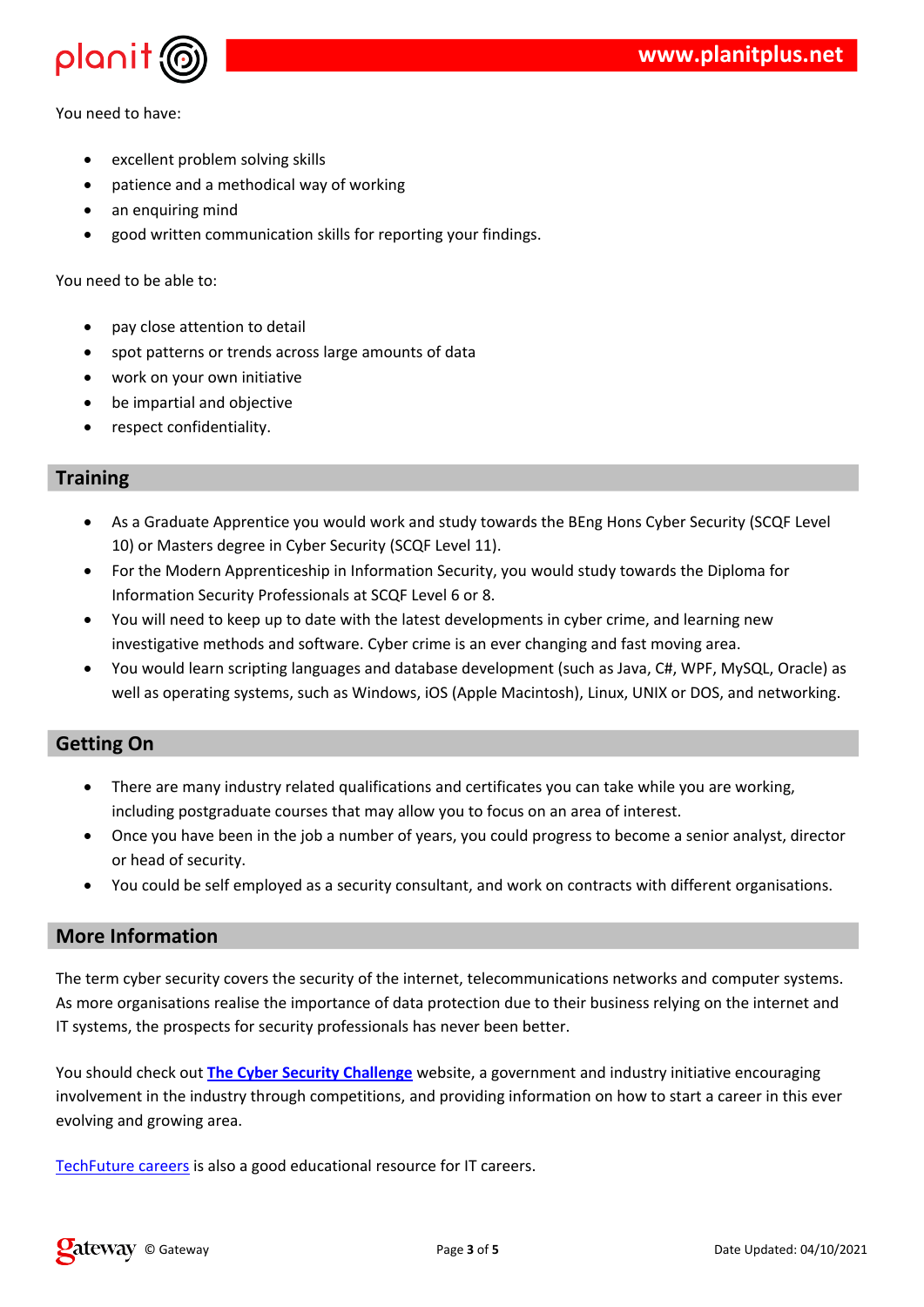